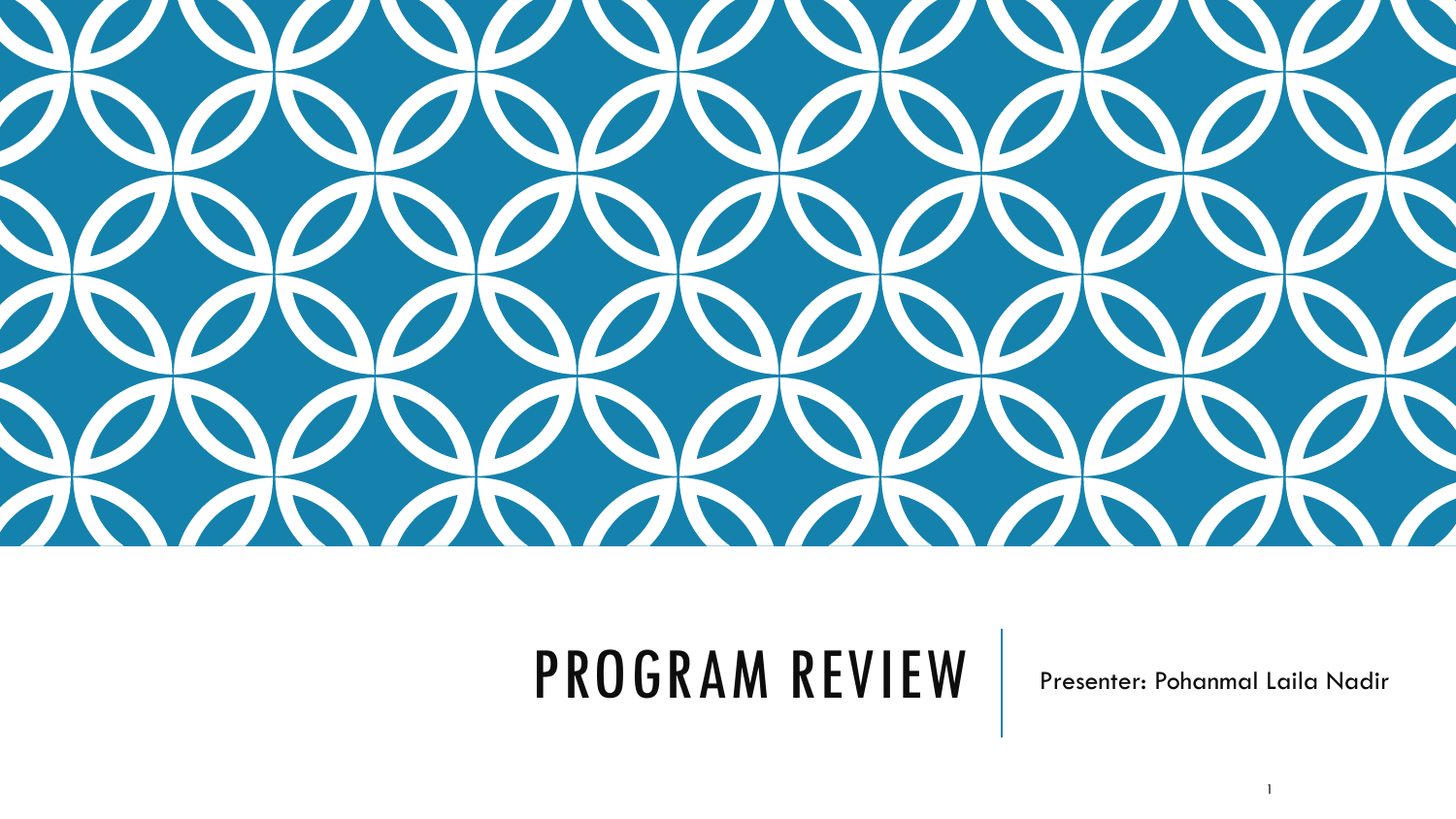#### INTRODUCTION

- **The importance of Applying Program Review**
- •**How universities in the United States apply Program Review**
- •**Similarities and differences**
- •**Annual Program Monitoring**
- •**Periodic Program Review**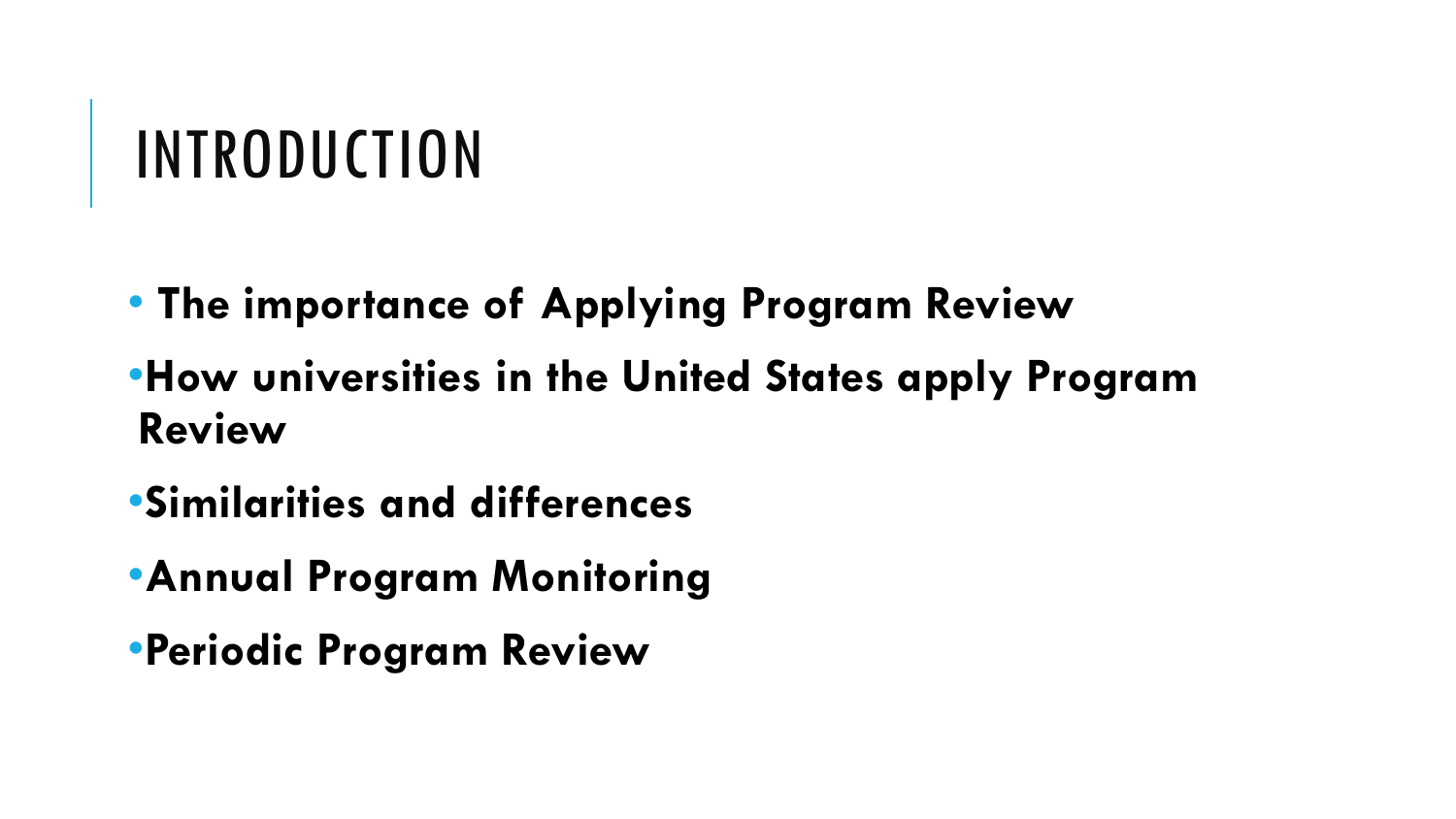### ACADEMIC PROGRAMMES

**What are academic programs?**

**Academic programs are consistent with the institution's mission and are regularly reviewed to ensure continuous improvement.**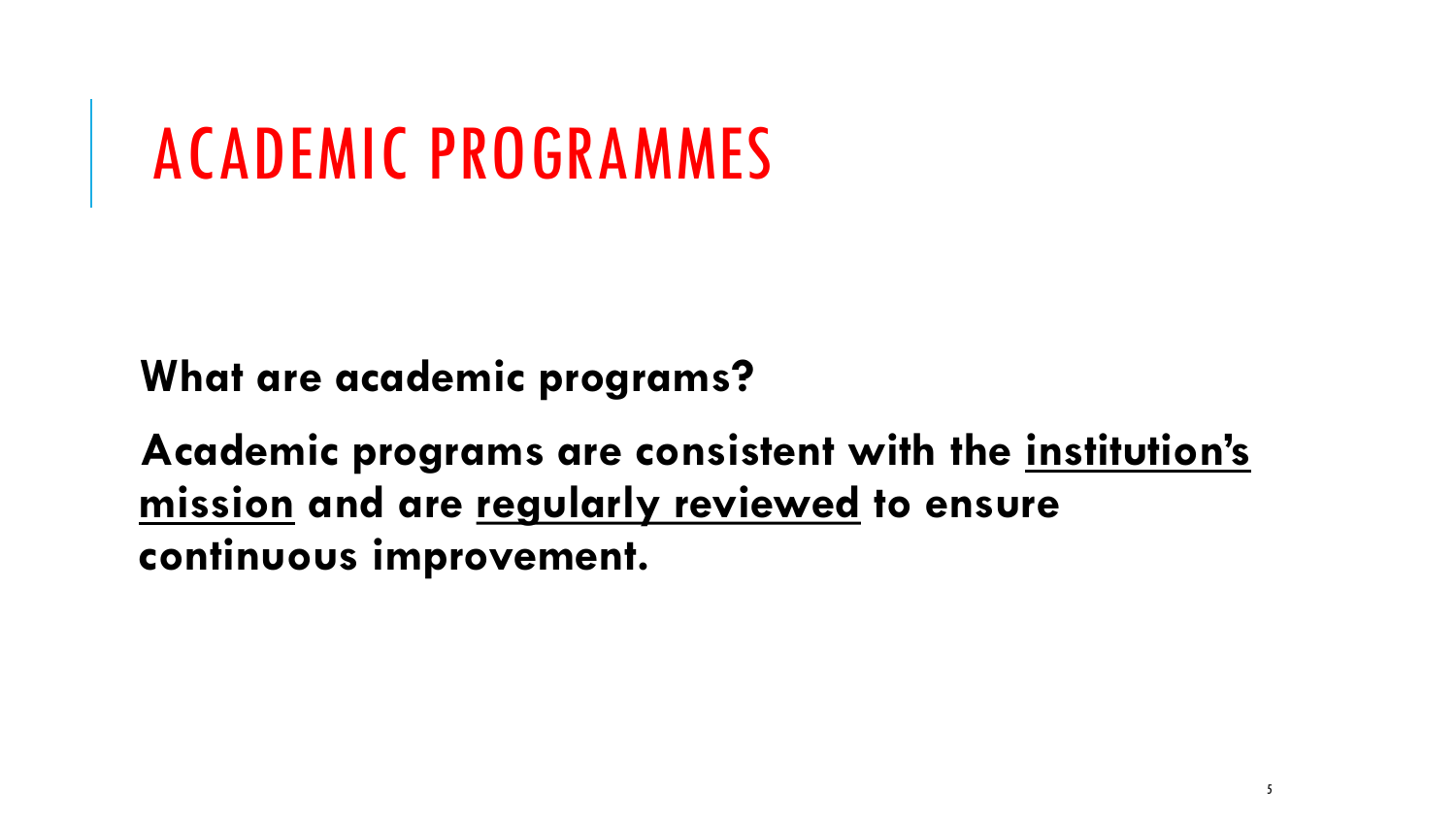### **ANNUAL PROGRAMME MONITORING**

**All programmes are monitored annually using the approved MoHE checklist and data, including student feedback, to measure programme performance.**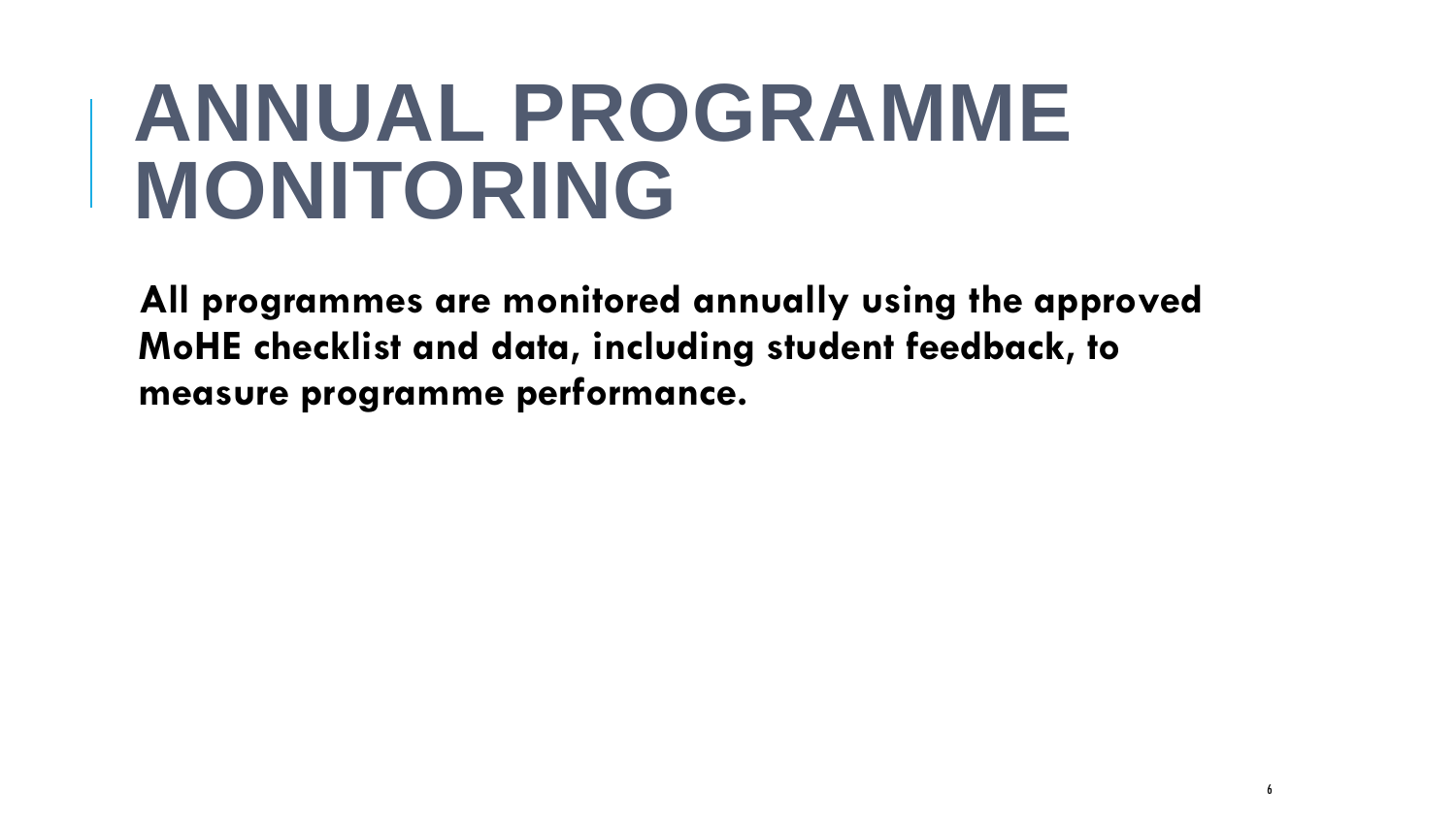#### ANNUAL PROGRAMME MONITORING

**Annual Programme Monitoring (APM) is defined as:**

**'A formal process conducted by all departments within an HEI each year to review their academic program and identify areas for improvement.'**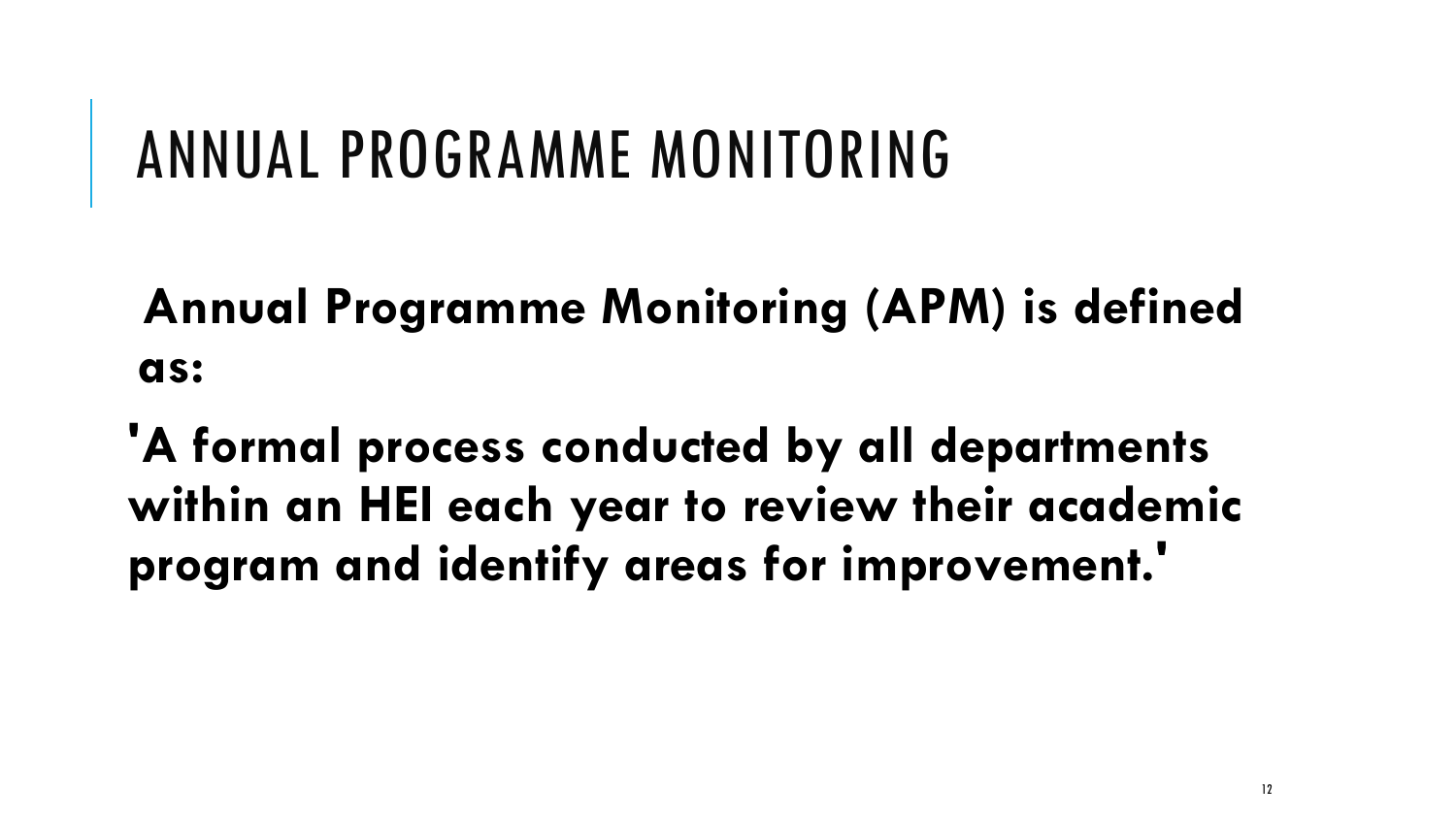#### APM MONITORING FORM

**All Annual Programme Monitoring should use the standard form approved as part of the Programme Review Policy.**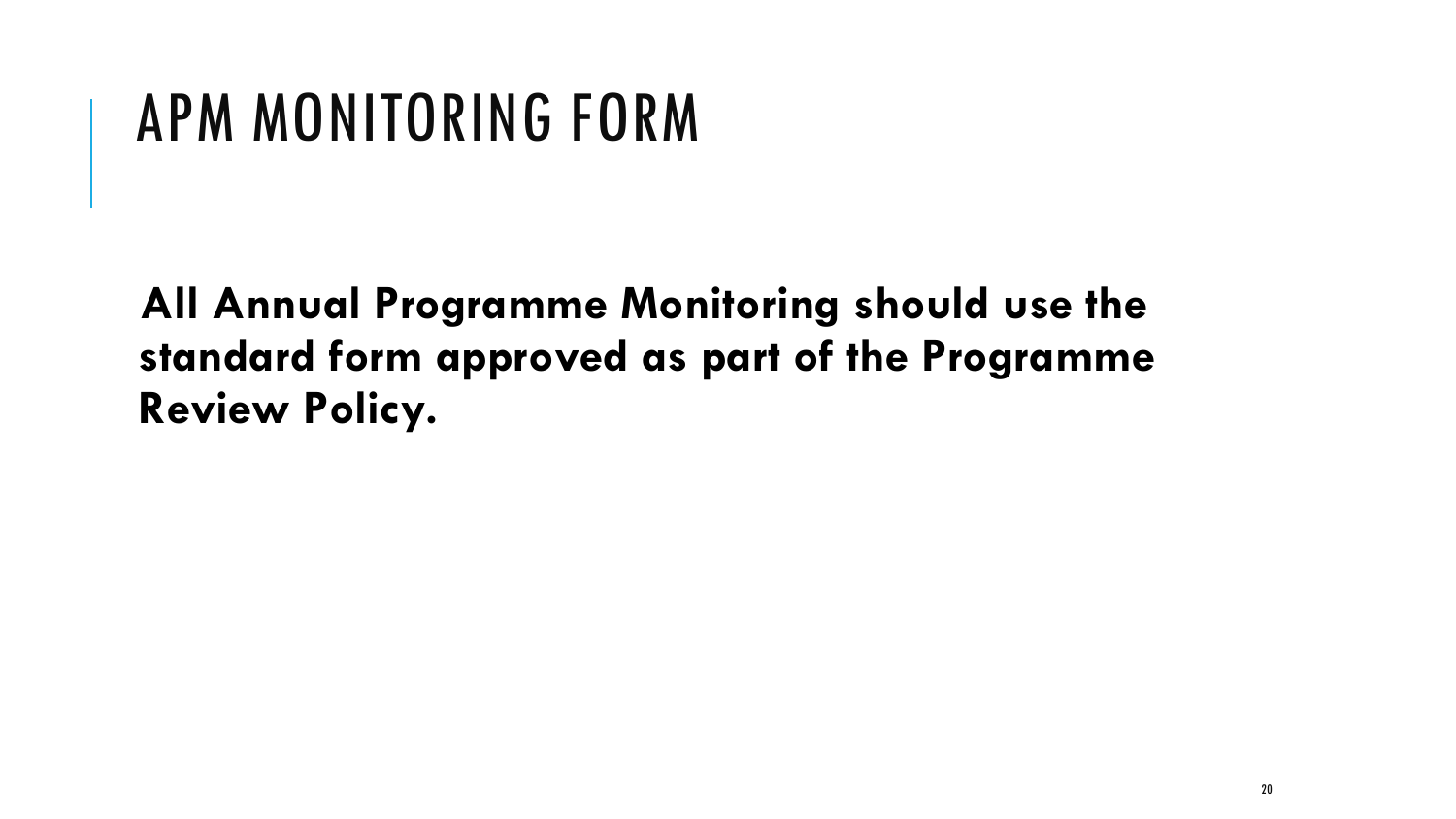## USING THE SAME FORM ALLOWS FOR:

**Easier University level identification of issues and trends** 

**Consistent format for raising issues to the University**

- **Easier production of summary reports**
- **Meet MoHE reporting requirements**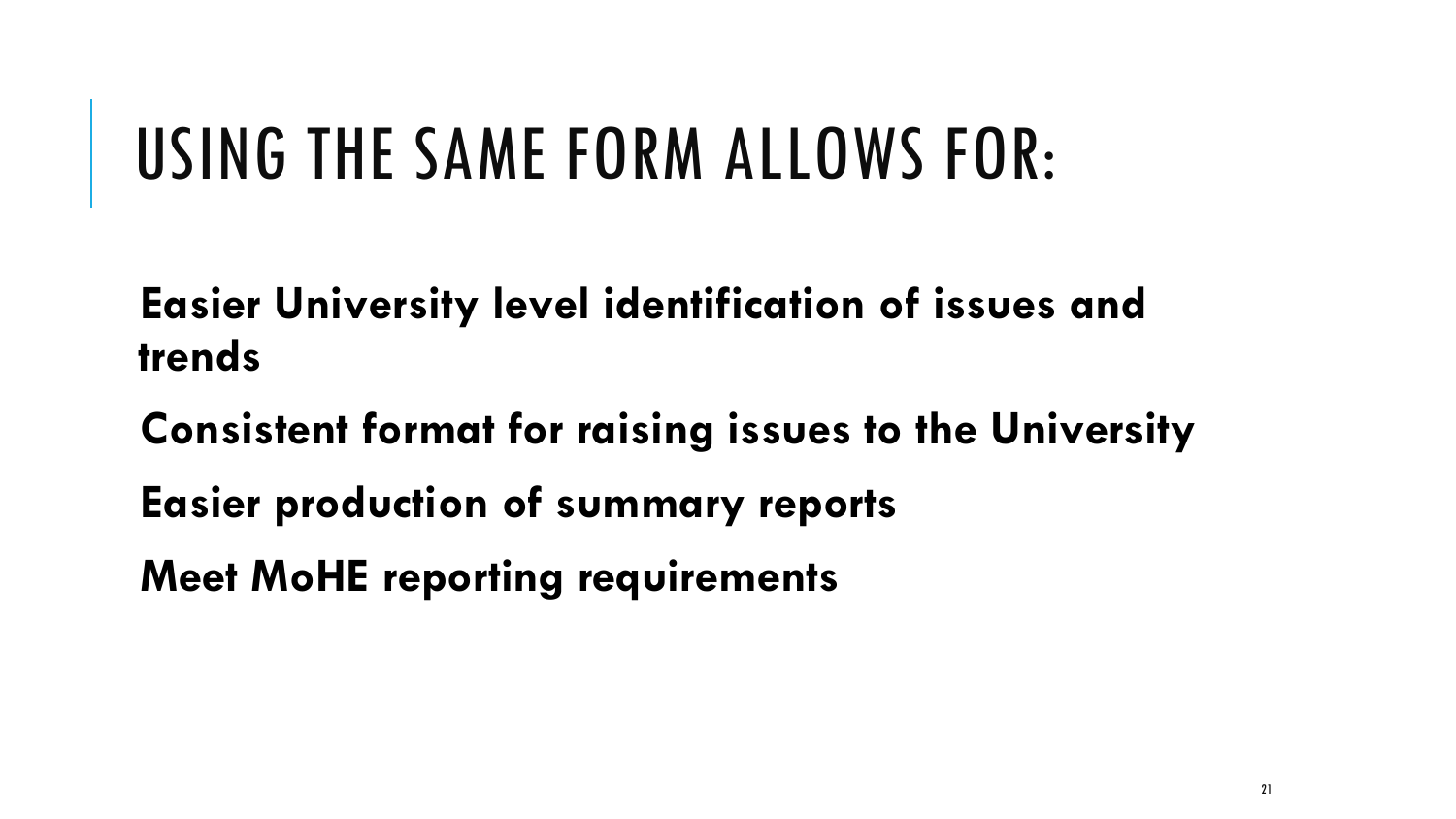#### APM FORM REVIEW

**Section 1: Programme Information**

**Section 2: Student Numbers, Progression & Employability**

**Section 3: Student Feedback**

**Section 4: Staff Feedback**

**Section 5: Physical Learning Resources**

**Section 6: Staff Resources**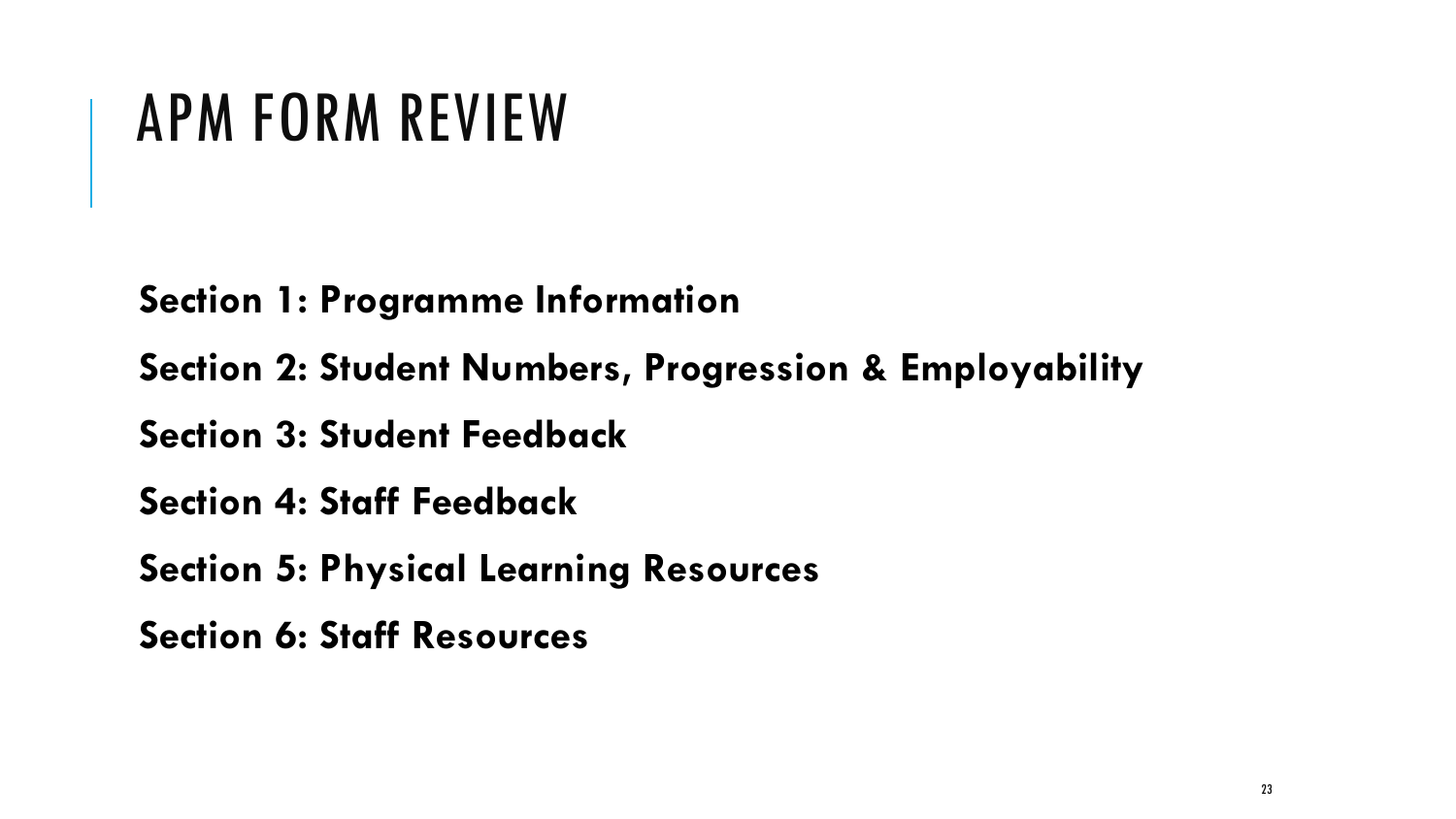#### PERIODIC PROGRAMME REVIEW

**PPR is defined as:**

**A formal process conducted by the HEI at least every five years to assess the future viability, quality and standards of each of their academic programs and to establish whether significant changes to any aspect of a program are necessary.**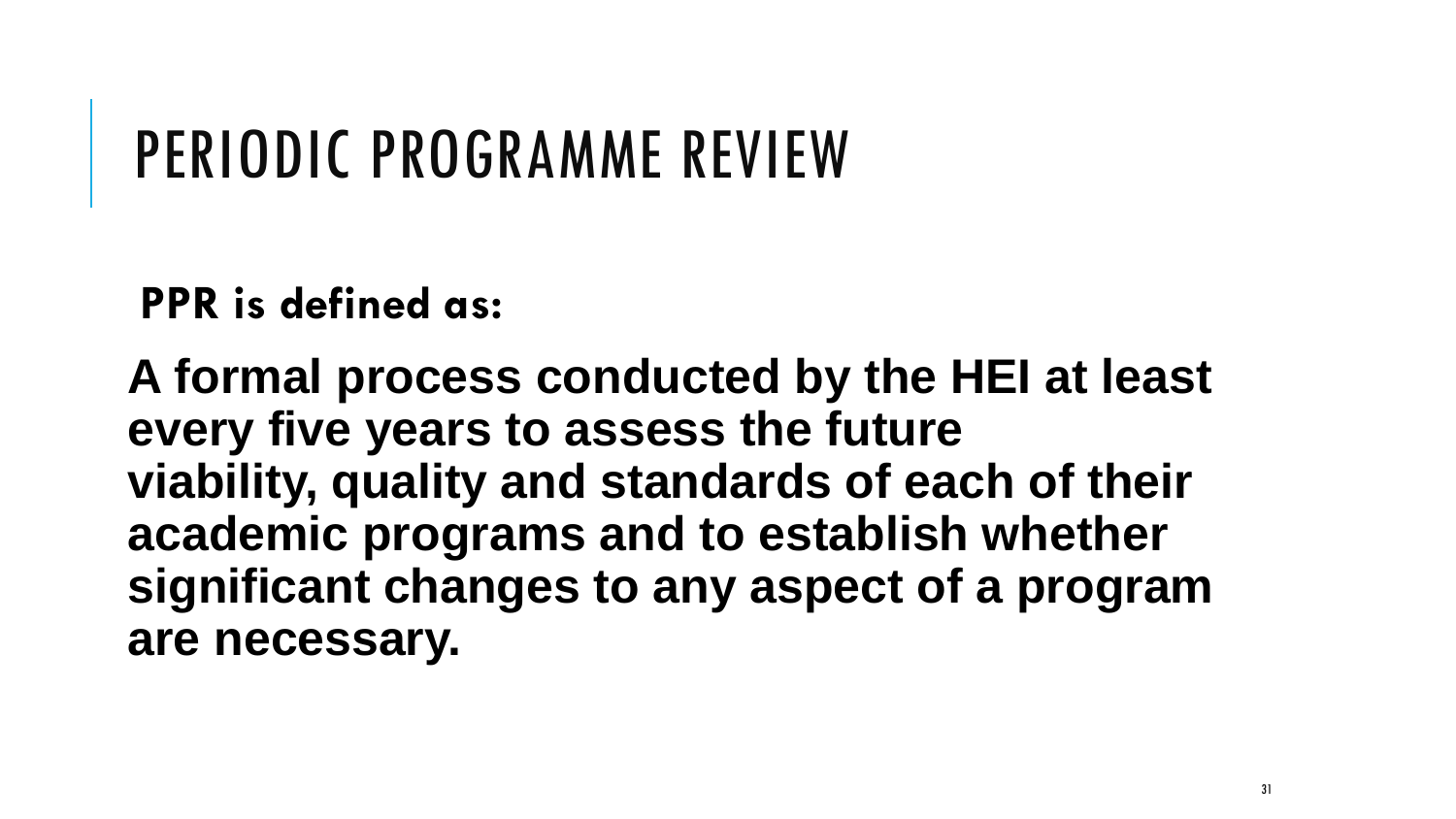#### PPR IS ALSO

**An Opportunity to:**

**- Carry out a major refresh of the program so that it attracts more applicants and procedures higher quality, more satisfied graduates**

**- consider innovation in teaching delivery and assessment**

**- raise issues for consideration by the University**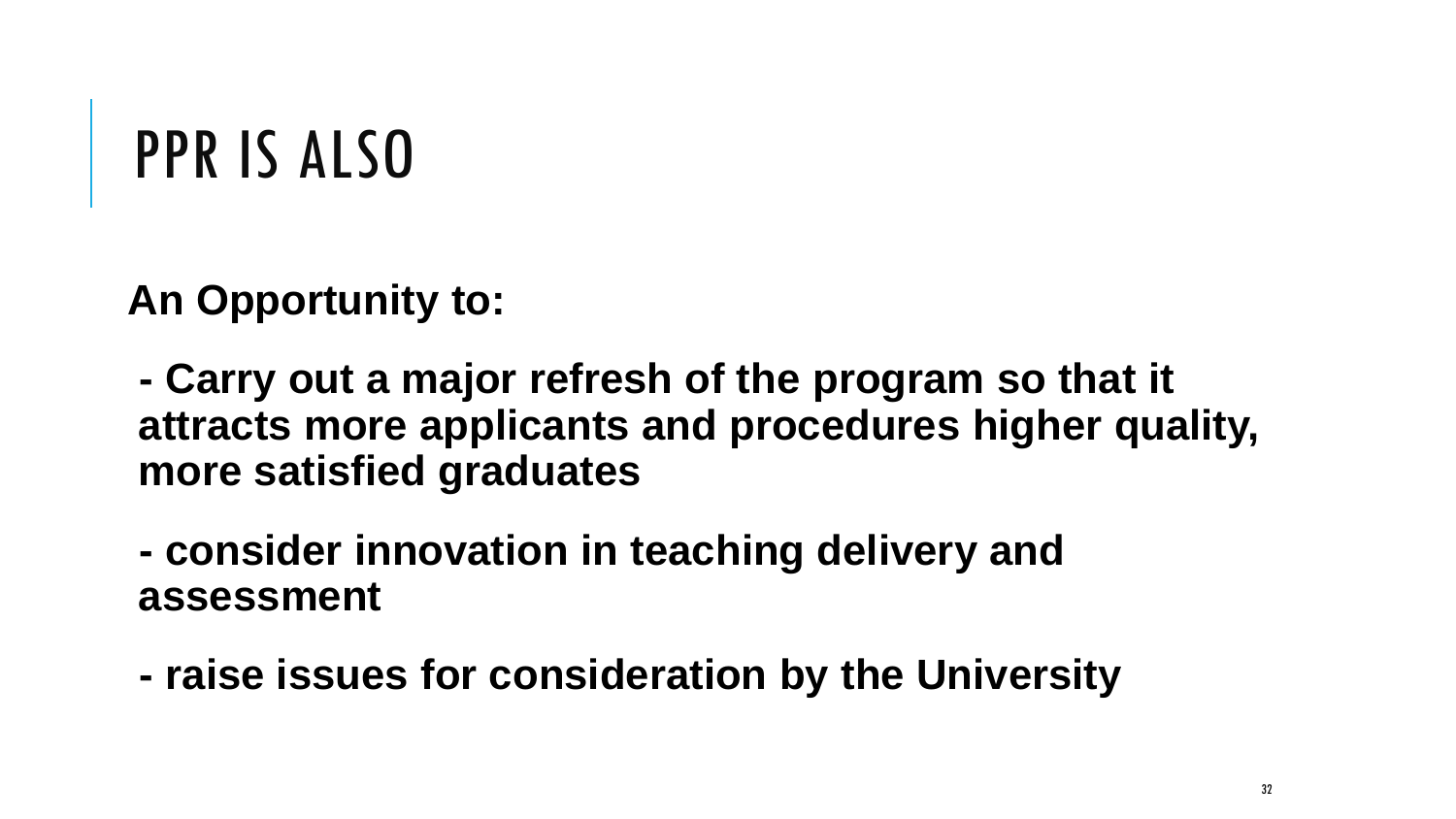#### PPR PURPOSE

**To enable the Faculty and University to confirm that the programme is still associated with the University Strategy**

**To enable the University and MoHE to decide whether there is and will continue to be for the next five years a market need and a student demand for the programme**

**To enable the Faculty and University to confirm that the programme is still aligned with the programme description and intended learning outcomes**

**To enable the Faculty and MoHE to confirm that the programme is running well and is fit for purpose**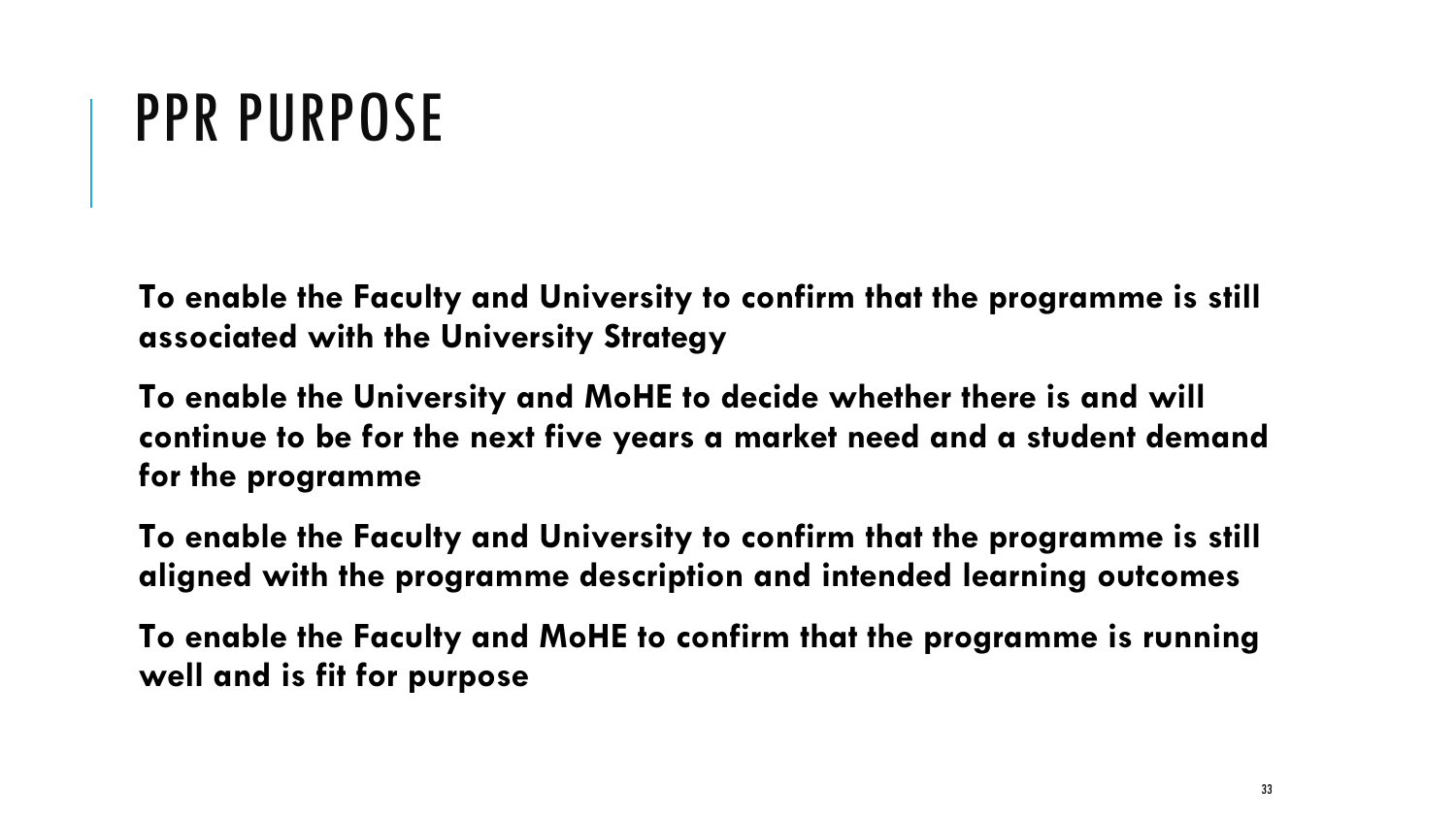**To enable the Faculty and University to confirm that the action points from the previous PPR and APM action plans have been implemented**

**To review the quality of the student learning and teaching experience**

**To identify required actions to address any weaknesses in the programme and to improve the student learning and teaching experience, and their employment outcomes**

**To confirm that the physical and staffing resources are adequate to enable the programme to continue to be delivered**

**To enhance the teaching skills and methods of programme teams**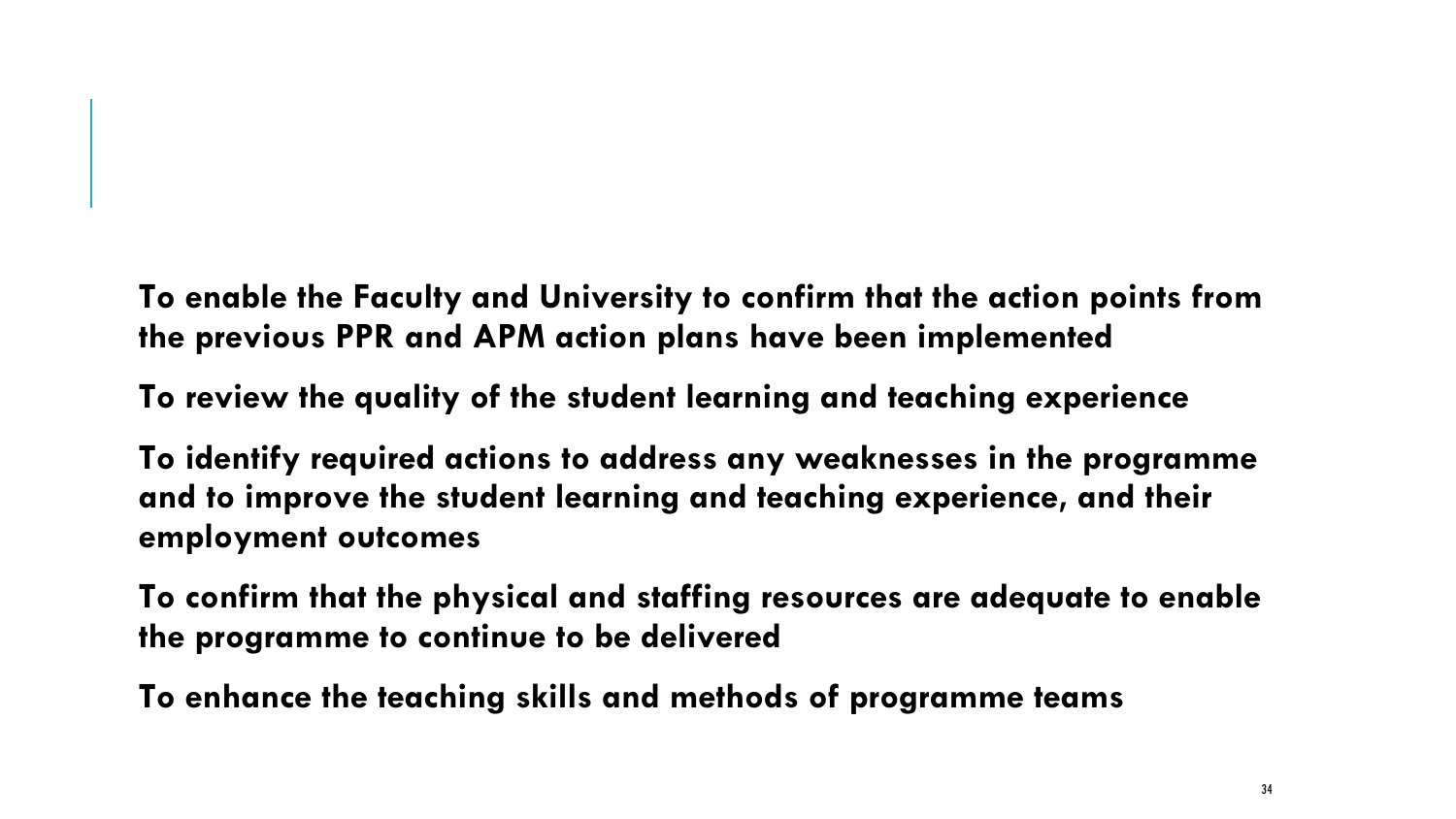#### PPR PROCESS

**PPR Panel appointed directly by Chancellor or VCAA and consists of**

- **- Dean of the Faculty in which the programme is based**
- **- Member of the University Quality Assurance Committee**
- **- 3 Senior Academics from other faculties**
- **- Representative of University Curriculum Committee**
- **- 1 student from the department under review**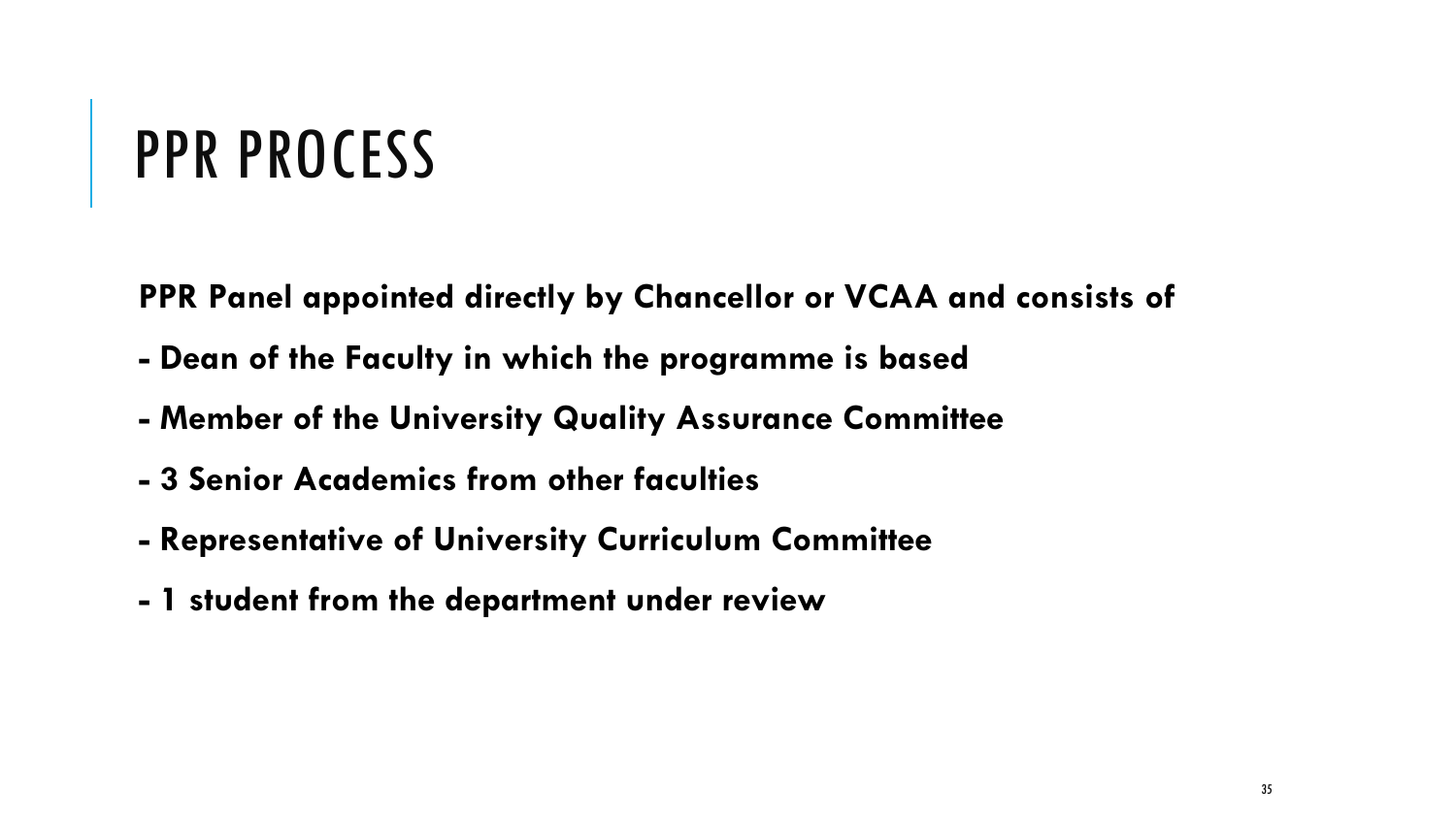#### PPR PANEL

**Head of Department prepares preliminary report:**

- **- Description of programme and policies**
- **- APM reports**
- **- Action Plans**
- **- Relevant data sources**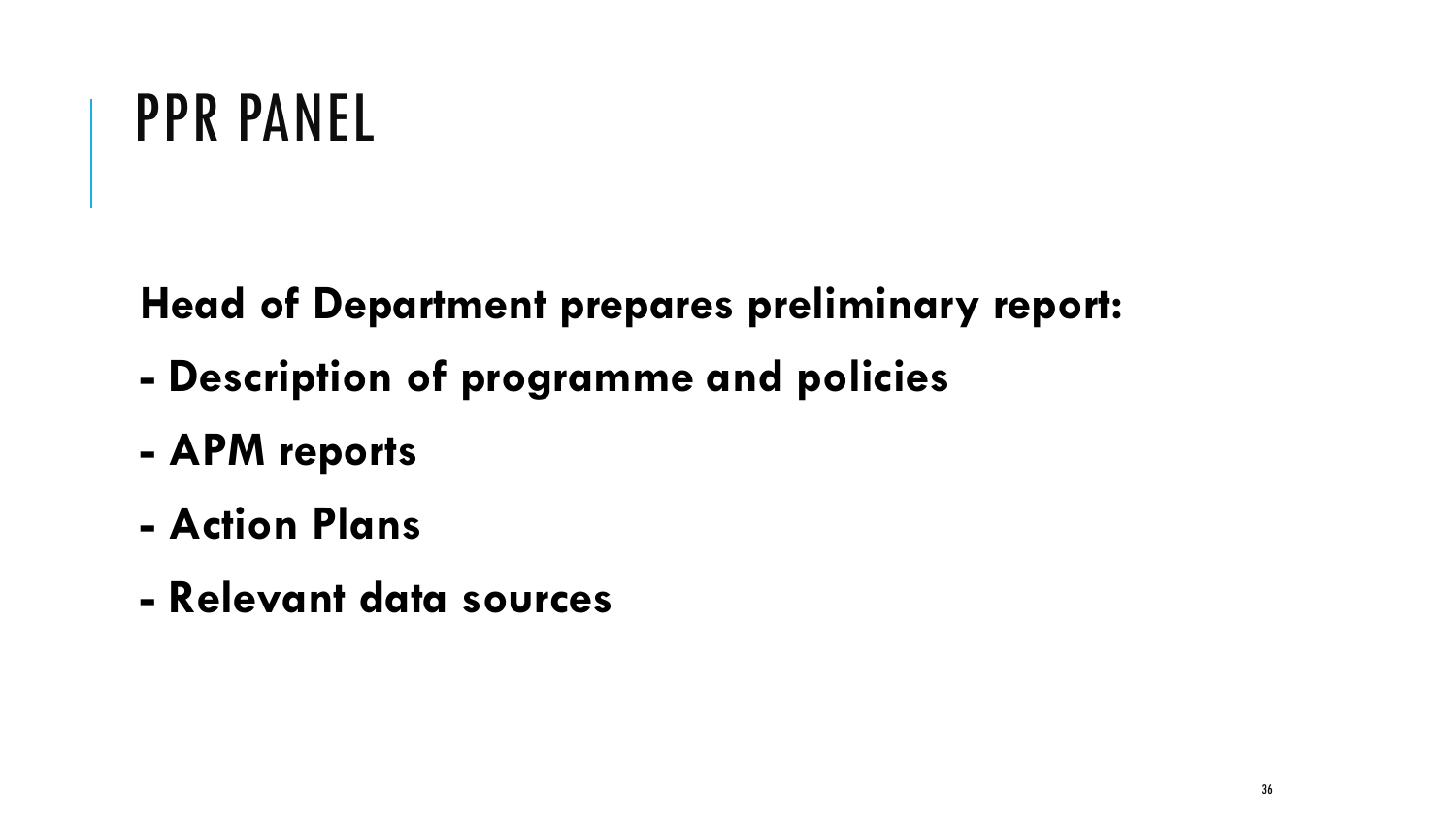#### **PPR Panel meets to discuss the report and identify issues to follow up**

**PPR Panel conducts interviews with:**

- **- Academic and administrative staff**
- **- Students and alumni**
- **- Employers**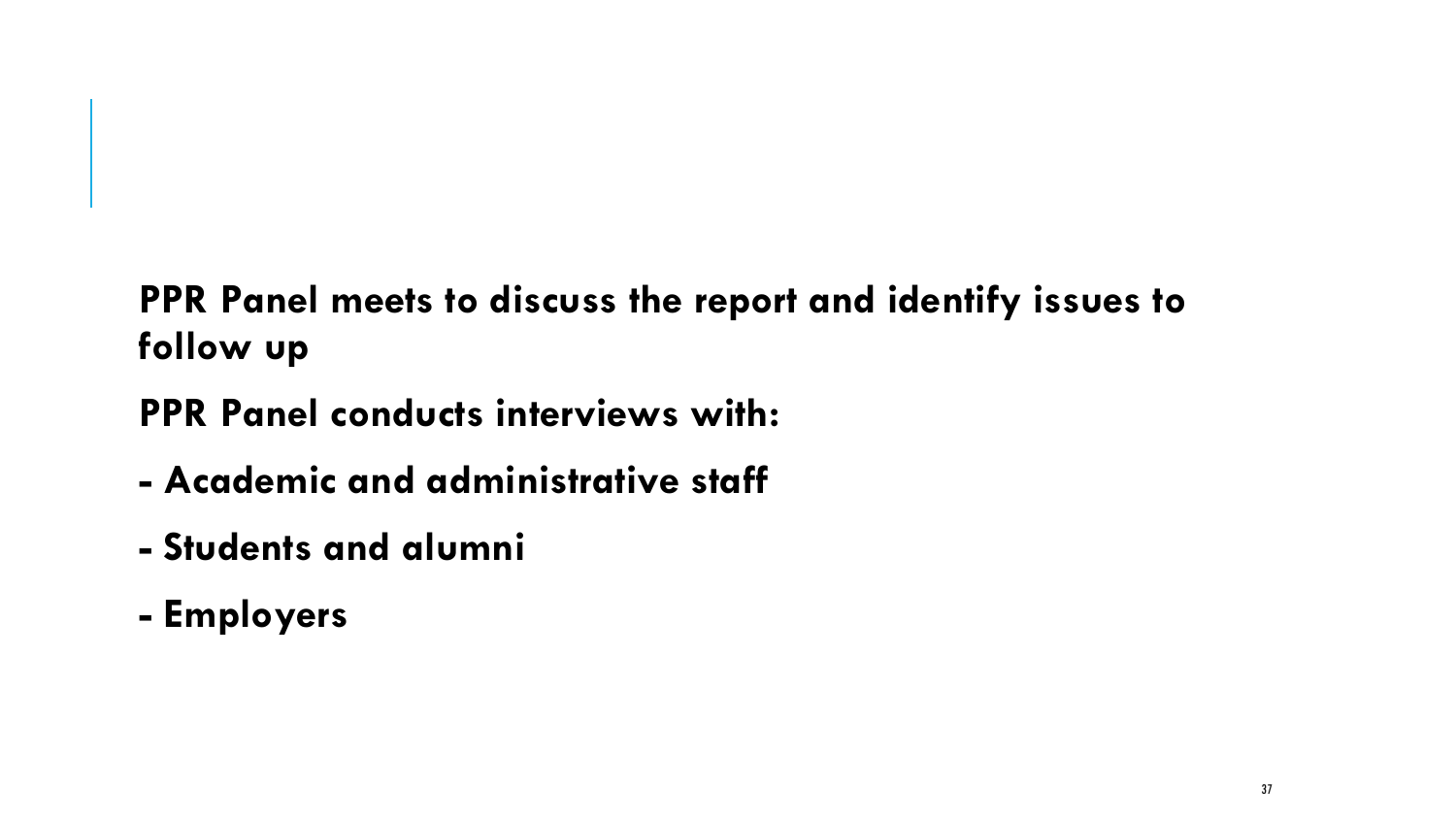**Department produces a response and action plan for approval by the University QA Committee**

**A summary of all PPR activity produced for the University and submitted to MoHE**